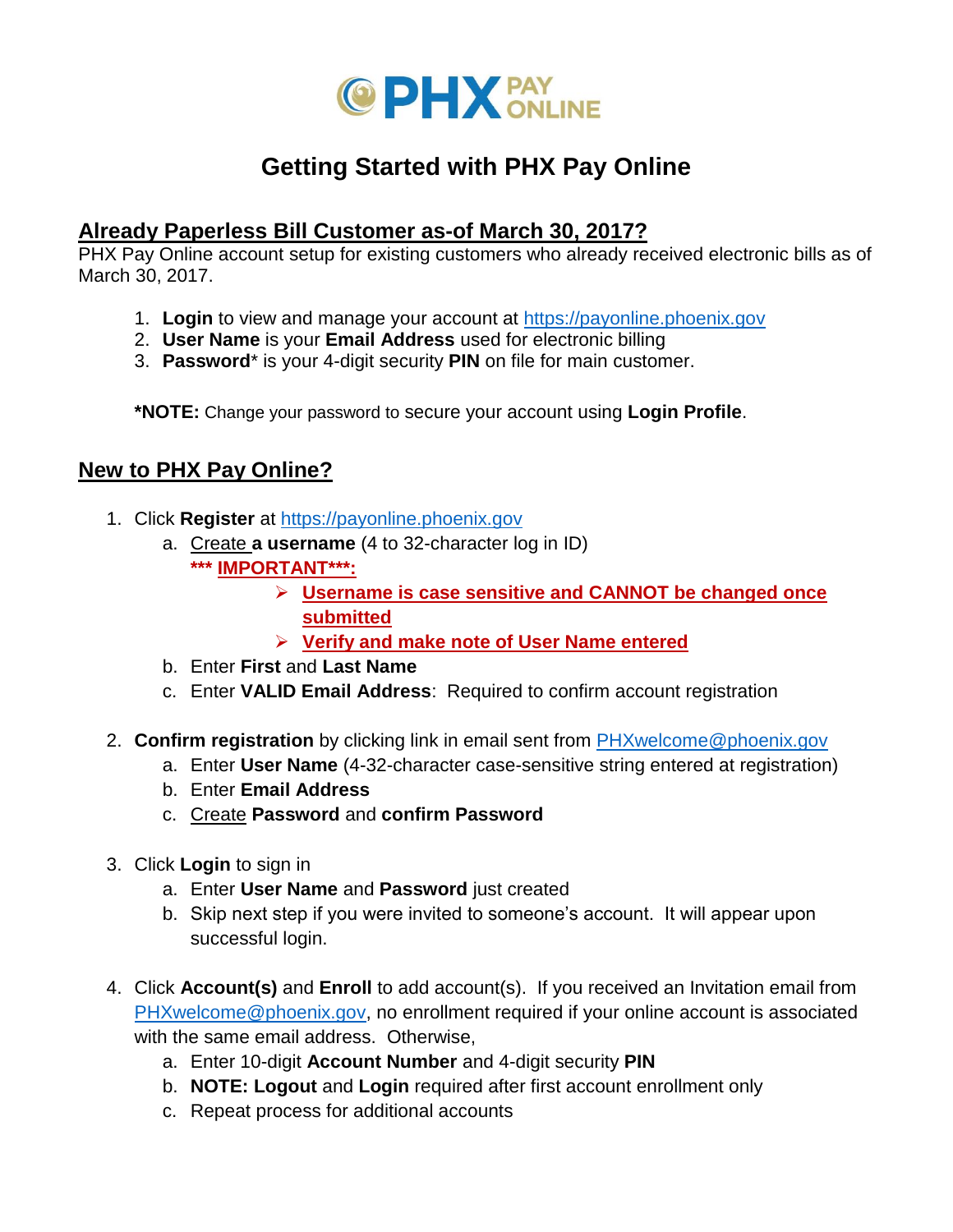

**NOTE:** If you are not the main account holder, contact them and requests that they invite you through their PHX Pay Online account (using the email address used in your registration). Once invited, an email is delivered from [PHXwelcome@phoenix.gov](mailto:PHXwelcome@phoenix.gov) and associated account will appear in Account(s) list the next time you log in.

### **What Can I Do on PHX Pay Online?**

- 1. Track and update one or more accounts
- 2. View bills and financial history
- 3. Start/Update Automatic Bill Payment
- 4. Start electronic Bill Notification
- 5. Pay Bill Online
- 6. View your water consumption
- 7. Grant access for others to view or manage your account(s)
- 8. Find Help and Link to other resources

## **TIPS**

- 1. **View Bill** displays the current bill. If you recently were billed, it may take a few business days before bill is available for display.
- 2. To view previous bills, click **Details**, **History** and selecting desired **Bill** link.
- 3. Pay your bill. Click **Services** and **Pay City Services Bill**.
- 4. Pay bills automatically by signing up for Automatic Payment. Click **Settings**.
- 5. Sign up for electronic bills. Click **Settings** and update **Bill Delivery Method**.
- 6. More How-to instructions available at [https://phoenix.gov/payonline/FAQs.](https://phoenix.gov/payonline/FAQs)

### **Menu Options**

### **Account(s):**

- $\triangleright$  View online enrolled accounts
- $\triangleright$  Invite or revoke account access
- $\triangleright$  Enroll or remove accounts
- $\triangleright$  Create nicknames

**Dashboard:** Displays dashboard of current account selected.

**Details:** Access account dashboard, history (financial and bill history), and view bill.

**Help:** Frequently asked questions, how to instructions and more.

**Login Profile:** Manage your online account information.